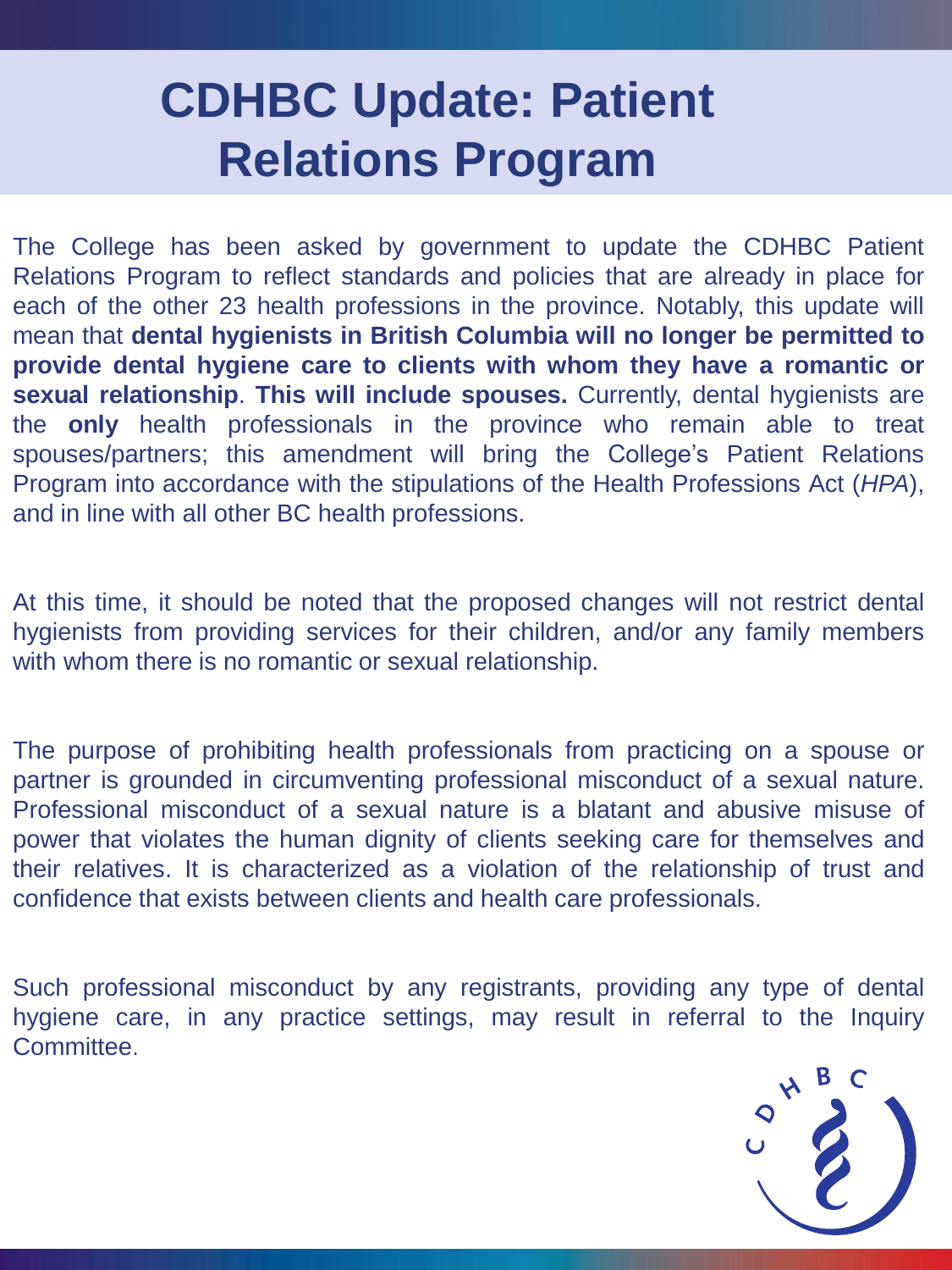## • *What is a Patient Relations Program?*

The *HPA* stipulates that each health profession college in the province must establish a Patient Relations Program, which acts as a registrant's guide to prevention of misconduct of a sexual nature; although the focus of this guide is to prevent professional misconduct of a sexual nature with clients, the principles also apply to the professional relationships a registrant develops with colleagues and others as they provide dental hygiene care. To read more about the CDHBC Patient Relations Program, please follow [this](http://www.cdhbc.com/Practice-Resources/Patient-Relations-Program.aspx) [link](http://www.cdhbc.com/Practice-Resources/Patient-Relations-Program.aspx).

• *When will these changes take effect?*

The proposed changes to the Patient Relations Program were posted on May 4, 2015, for the required 90 day public consultation period. After this period, any feedback will be reviewed by the board. Pending that review, the board will make the necessary motion to file the new bylaws with the Minister of Health. The College anticipates the change will take effect in approximately November 2015. There will be significant advance notice given by the College prior to this change taking effect; in the meantime, the College encourages dental hygienists to incorporate the standard of not treating their spouse/partner into their practice immediately.

## • *Why have dental hygienists been permitted to practice on spouses/partners until now?*

The provincial government has permitted each health profession in the province some time to make the necessary changes to their individual bylaws and programs in order to adhere to the requirements set out in the *HPA*. For the past few years, CDHBC chose to focus on working to meet other requirements in the *HPA*, such as the development and implementation of the Quality Assurance Program. As dental hygienists are the **only** health professionals in the province who remain able to treat spouses/partners, it is time to make this change to come into line with the *HPA* and all other regulated health professions.

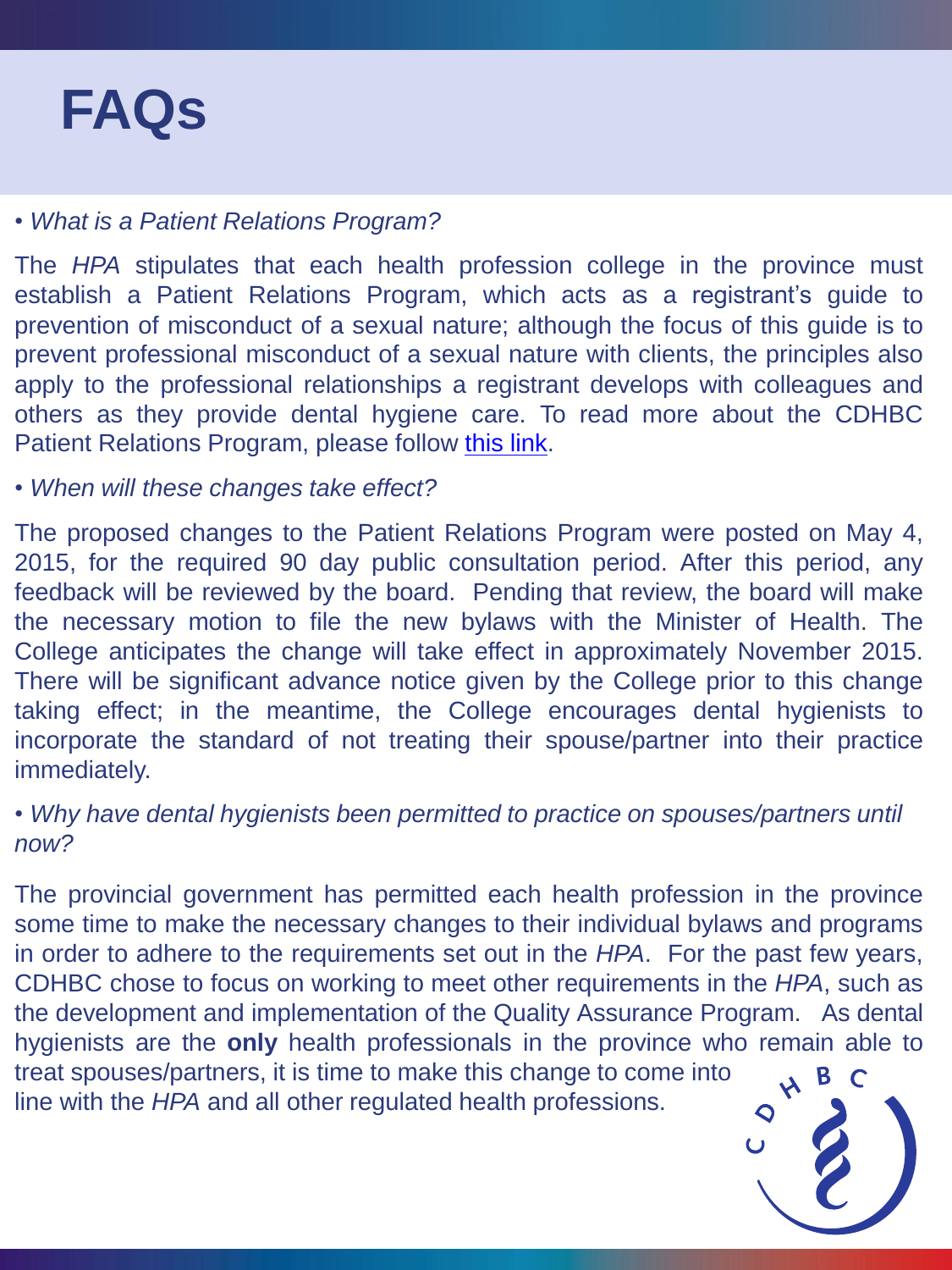

• *If I am the only hygienist in my small town/remote community, who will treat my spouse/partner?*

Patients who previously received dental hygiene care from a spouse/partner will need to arrange for dental hygiene care to be provided by a dental hygienist or dentist with whom they have no sexual relationship. This may take the form of visiting a dental hygienist in another town, arranging for a mobile dental hygienist to come provide care, or receiving dental hygiene care from a dentist.

• *If my employer tells me I can practice on my spouse/partner, am I then allowed to treat him/her?*

Your employer's permission does not supersede the legislation as laid out in the *HPA* and the CDHBC Bylaws. Therefore, once these proposed changes are in place, you must refrain from providing care for your spouse/partner.

• *I have obtained permission and have a letter on file from my spouse/partner, am I still able to treat him/her?*

Regardless of having obtained permission from your spouse/partner, the legislation contained in the *HPA* and the proposed changes to the CDHBC Bylaws specify that you may not provide care to someone with whom you have a relationship of a sexual nature.

*• Am I permitted to practice on an ex-spouse/ex-partner with whom I have had a past sexual relationship?*

Dental hygienists **may** practice on an ex-spouse or ex-partner with whom there was a past sexual or romantic relationship. However, the dental hygienist must consider each individual situation through an ethical and professional lens. Using critical thinking, the hygienist must determine that there is no risk of undue influence or imbalance of power affecting the client/care provider relationship which might prevent the client from being able to give appropriate informed consent to care.